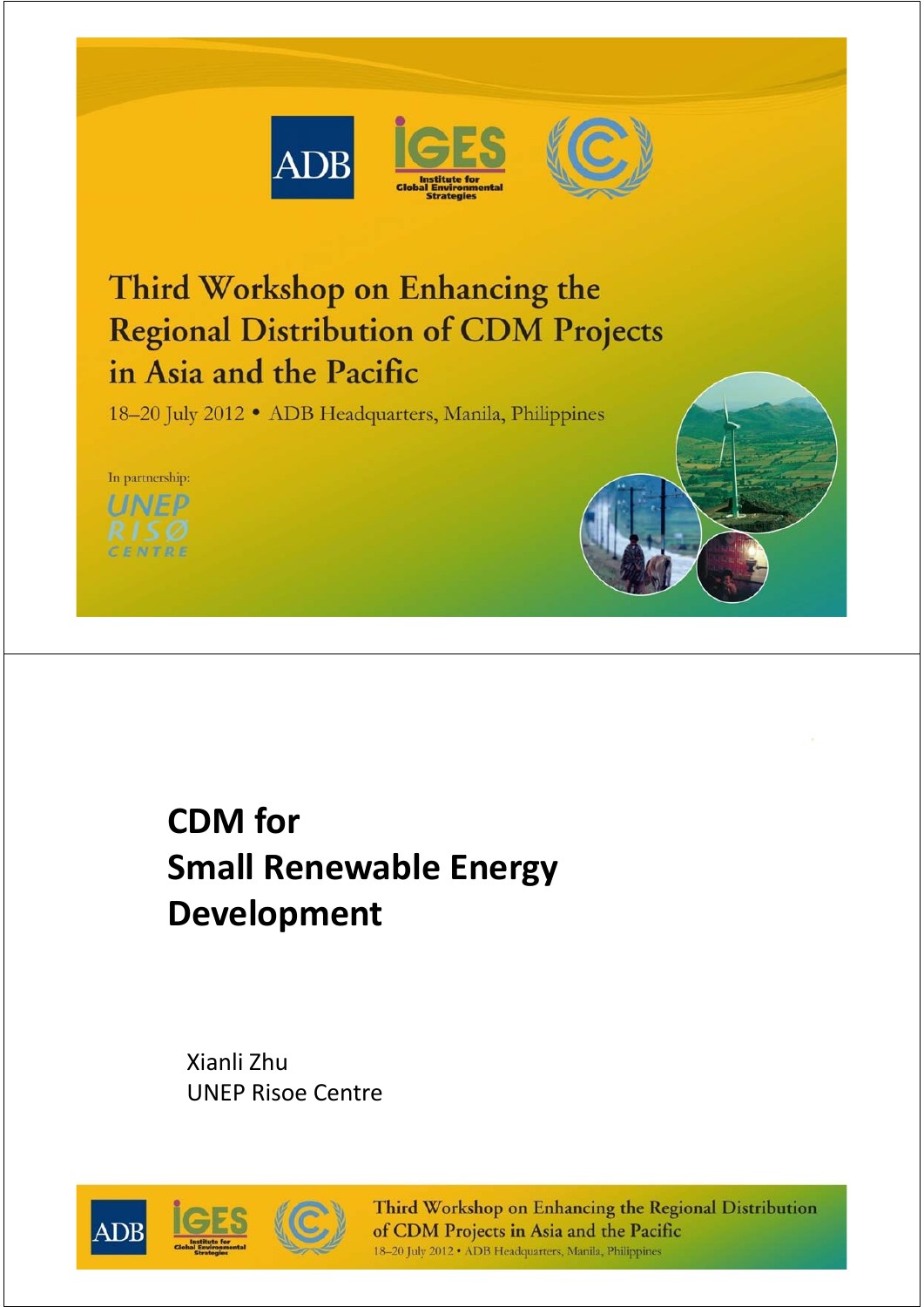### **Small Renewable Energy**

**Size limit**: renewable energy project activities with a maximum output capacity equivalent to up to 15 megawatts (or an appropriate equivalent);

#### **Definition of .maximum output (EB 61 Report, Annex 21):**

- Output is the installed/rated capacity as indicated by the manufacturer of the equipment or plant, disregarding the actual load factor of the plant;
- For thermal applications/project activities using biomass, biofuel, biogas, the maximum output limit is 45 MWth
- For solar thermal, the size limit is .maximum output. shall be calculated using a conversion factor of 700 Wth/m2 of aperture area of glazed flat plate or evacuated tubular collector i.e. eligibility limit in terms of aperture area is 64000 m2 of the collector.



Third Workshop on Enhancing the Regional Distribution of CDM Projects in Asia and the Pacific 18-20 July 2012 . ADB Headquarters, Manila, Philippines

## **EB 67 – Positive list of RE project eligible for automatic additionality**

#### **Two conditions:**

- 1. Grid-connected **and off grid renewable electricity generation**  technologies
	- (i) Solar technologies (photovoltaic and solar thermal electricity generation);
	- (ii) Off-shore wind technologies;

(iii)Marine technologies (wave, tidal).

2. Projects for isolated units of very small size in distributed location for end users that are households or communities or SMEs and where the capacity of each unit is no larger than [5%] [1%] of small-scale CDM thresholds



Third Workshop on Enhancing the Regional Distribution of CDM Projects in Asia and the Pacific 18-20 July 2012 · ADB Headquarters, Manila, Philippines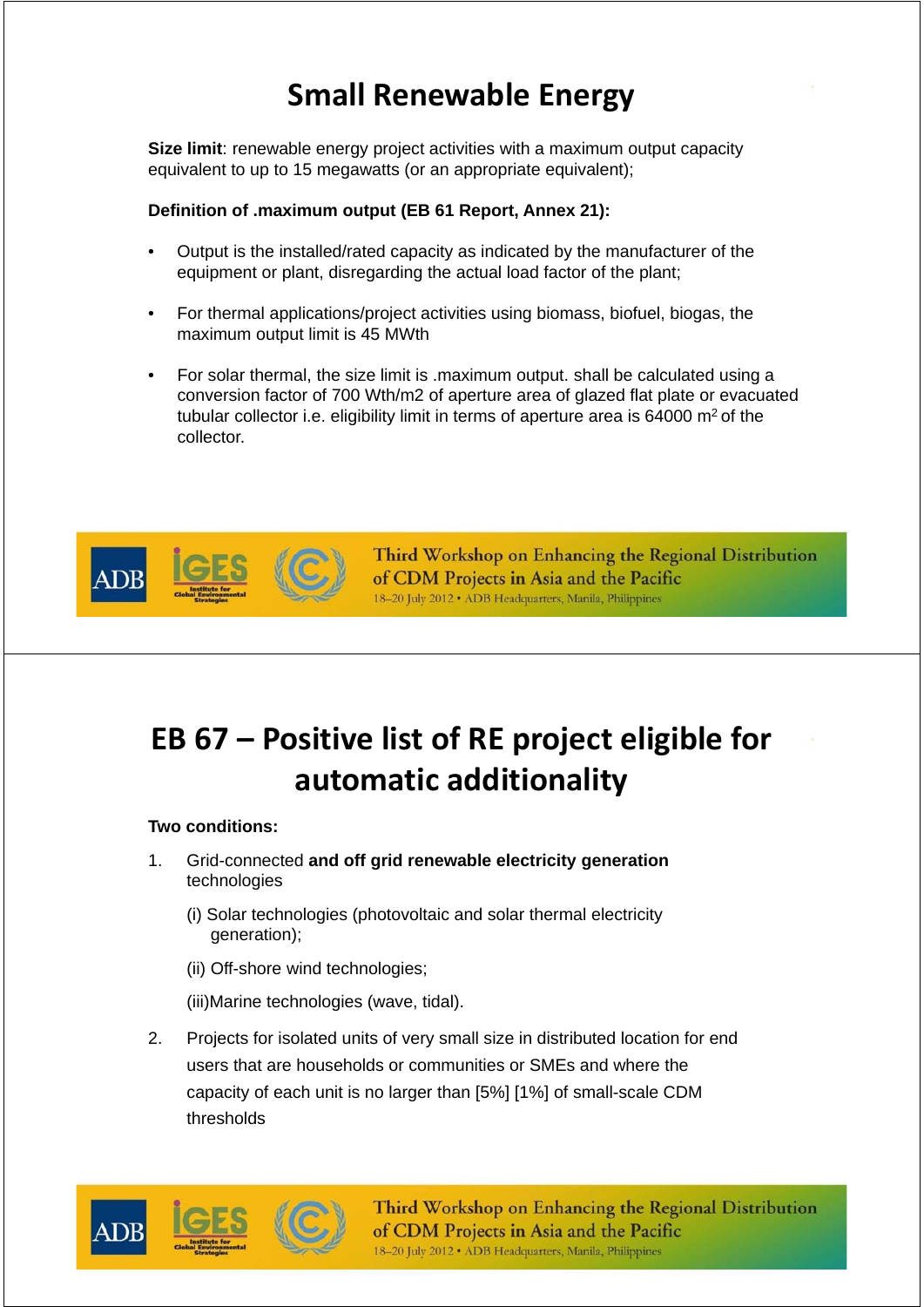#### **Renewable Energy in CDM Implementation**

Renewable Energy Projects as share of all CDM projects published at the UNFCCC website for public comments and still in the pipeline (not withdrawn or rejected) are renewable energy projects;

- 68% of the number of CDM projects
- 35% of the total expected CERs by the end of 2012
- 20% of the issued CERs

Among the 352 PoAs submitted, 149 are renewable energy PoA (42%)



Third Workshop on Enhancing the Regional Distribution of CDM Projects in Asia and the Pacific 18-20 July 2012 · ADB Headquarters, Manila, Philippines

#### **Renewable energy is the project type that grows most over time**

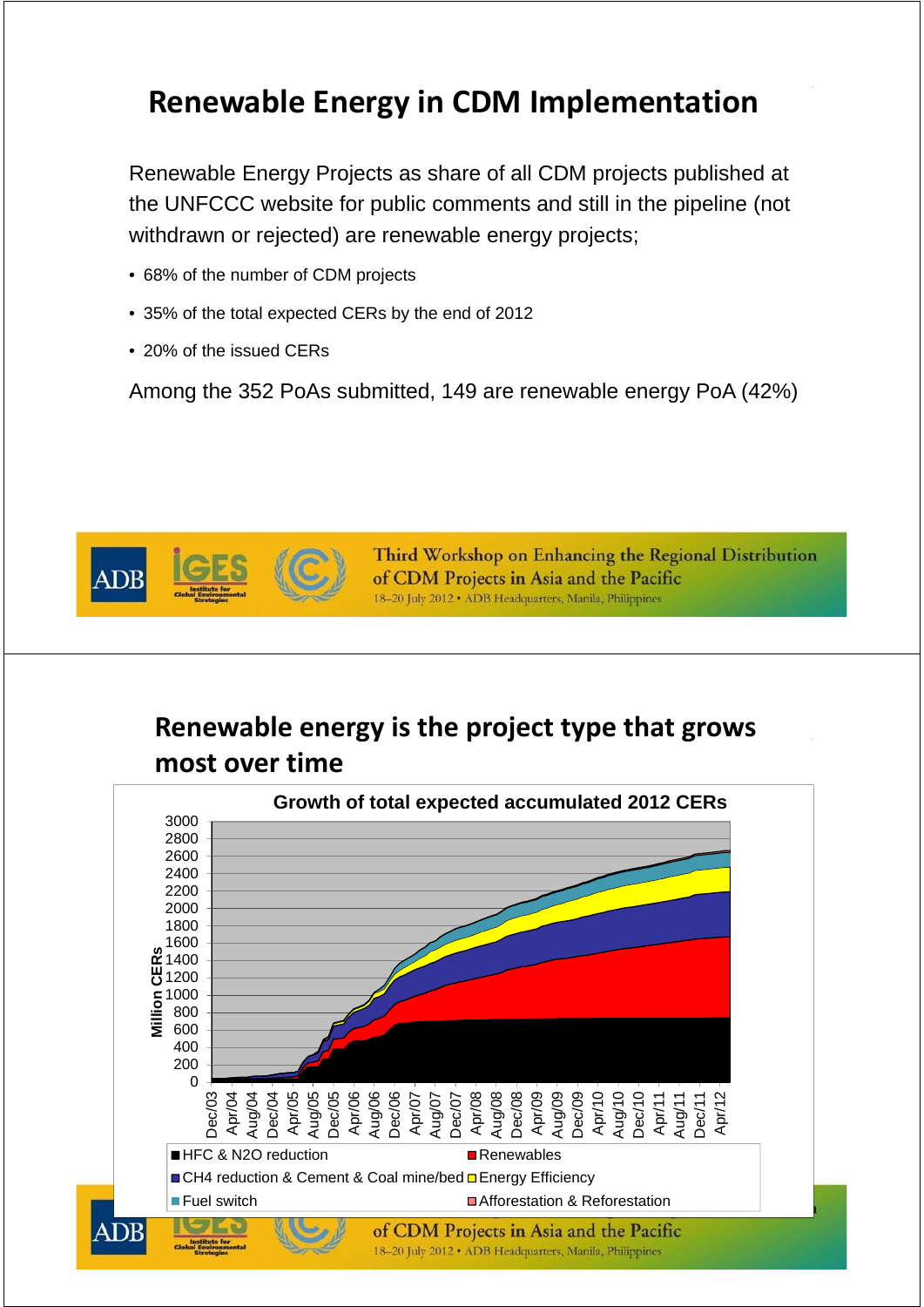### **Small RE CDM project**s

| <b>Type</b>    | <b>Validation</b> | <b>Request</b><br>registration | <b>Registered</b> | <b>Total</b> |
|----------------|-------------------|--------------------------------|-------------------|--------------|
| <b>Biomass</b> |                   |                                |                   |              |
| energy         | 273               |                                | 249               | 526          |
| Geothermal     | 2                 |                                |                   | 2            |
| Hydro          | 415               | 10                             | 662               | 1087         |
| Solar          | 126               | 3                              | 67                | 196          |
| Wind           | 339               | 5                              | 256               | 600          |
| Total          | 1155              | 22                             | 1234              | 2411         |

84% of all the small scale CDM projects are located in Asia and Pacific



Third Workshop on Enhancing the Regional Distribution of CDM Projects in Asia and the Pacific 18-20 July 2012 . ADB Headquarters, Manila, Philippines

#### **Small Renewable Energy in CDM ‐ methodologies**

| Methodology No.                                                                           |          | No. of         |
|-------------------------------------------------------------------------------------------|----------|----------------|
|                                                                                           | Projects | PoAs           |
| AMS-I.A. Electricity generation by the user                                               |          | 3              |
| AMS-I.B. Mechanical energy for the user                                                   | 4        | $\overline{2}$ |
| AMS-I.C. Thermal energy production with or without electricity                            | 605      | 59             |
| AMS-I.D. Renewable electricity generation for a grid                                      | 2740     | 65             |
| AMS-I.E. Switch from non-renewable biomass for thermal applications by<br>the user        | 21       | 14             |
| AMS-I.F. Renewable electricity generation for captive use and mini-grid                   | 70       | 22             |
| AMS-I.G. Plant oil production and use for energy generation in stationary<br>applications |          |                |
| AMS-I.H. Biodiesel production and use for energy generation in<br>stationary applications |          |                |
| AMS-I.I. Biogas/biomass thermal applications for households/small users                   |          | 6              |
| AMS-I.J. Solar water heating systems (SWH)                                                |          | 6              |
| AMS-I.K. Solar cookers for households                                                     |          |                |
| AMS-I.L. Electrification of rural communities using renewable energy                      |          |                |

ADP



Third Workshop on Enhancing the Regional Distribution of CDM Projects in Asia and the Pacific 18-20 July 2012 • ADB Headquarters, Manila, Philippines